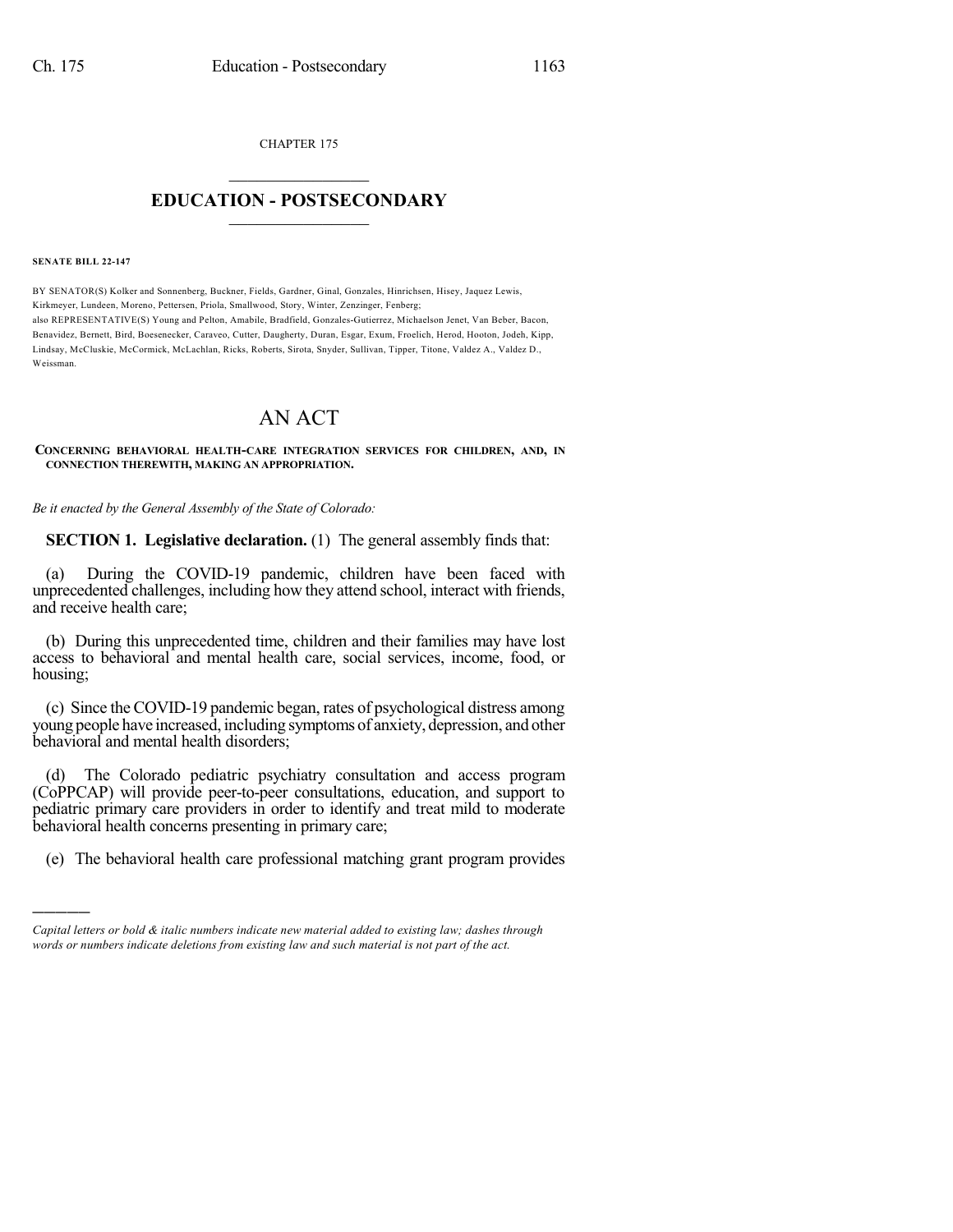funding to education providers to increase the presence of school health professionals to provide behavioral health care to students who have mental health, substance use or misuse, or other behavioral health needs;

(f) The school-based health center grant programprovides accessto school-based primary health care for children and adolescents, serving primarily low-income schools. The majority of students who attend schools with on-site health centers are from low-income families, are medically uninsured or underinsured, and qualify for free or reduced-cost school lunch pursuant to the federal "Richard B. Russell National School Lunch Act", 42 U.S.C. sec. 1751 et seq.

(g) The federal government enacted the "American Rescue Plan Act of 2021", Pub.L. 117-2, to provide support to state, local, and tribal governments in responding to the impacts of the COVID-19 pandemic; and

(h) Regulations construing the federal act promulgated by the United States treasury identify a nonexclusive list of uses for the COVID-19 pandemic and its negative public health impacts.

(2) (a) Therefore, the general assembly declares that children have been disproportionately impacted by the COVID-19 pandemic and its negative public health impacts during this public health emergency. The programs and services described in this legislative declaration are appropriate uses of the money transferred to Colorado under the federal act. This money will expand access to evidence-based treatment for behavioral health services that CoPPCAP, the school-based health center grant program, and the behavioral health care professional matching grant program provide to children and families.

(b) The general assembly further declares that CoPPCAP, the behavioral health care professional matching grant program, and the school-based health center grant program are important government services.

**SECTION 2.** In Colorado Revised Statutes, **add** 23-20-144 as follows:

**23-20-144. Colorado pediatric psychiatry consultation and access program (CoPPCAP) - created.** (1) THERE IS CREATED IN THE UNIVERSITY OF COLORADO THE COLORADO PEDIATRIC PSYCHIATRY CONSULTATION AND ACCESS PROGRAM, REFERRED TO IN THIS SECTION AS "COPPCAP". COPPCAP SHALL:

(a) SUPPORT PRIMARY CARE PROVIDERS TO IDENTIFY AND TREAT MILD TO MODERATE PEDIATRIC BEHAVIORAL HEALTH CONDITIONS IN PRIMARY CARE PRACTICES OR SCHOOL-BASED HEALTH CENTERS;

(b) PROVIDE SUPPORT AND ASSISTANCE TO PRIMARY CARE PROVIDERS WITH THE INTEGRATION OF PEDIATRIC BEHAVIORAL HEALTH SCREENING AND TREATMENT INTO PRIMARY CARE PRACTICES;

(c) PROVIDE PEER-TO-PEER CONSULTATIONS WITH PRIMARY CARE PROVIDERS AND INTEGRATED BEHAVIORAL HEALTH CLINICIANS;

(d) IDENTIFY EVIDENCE-BASED RESOURCES AND CARE COORDINATION TO SUPPORT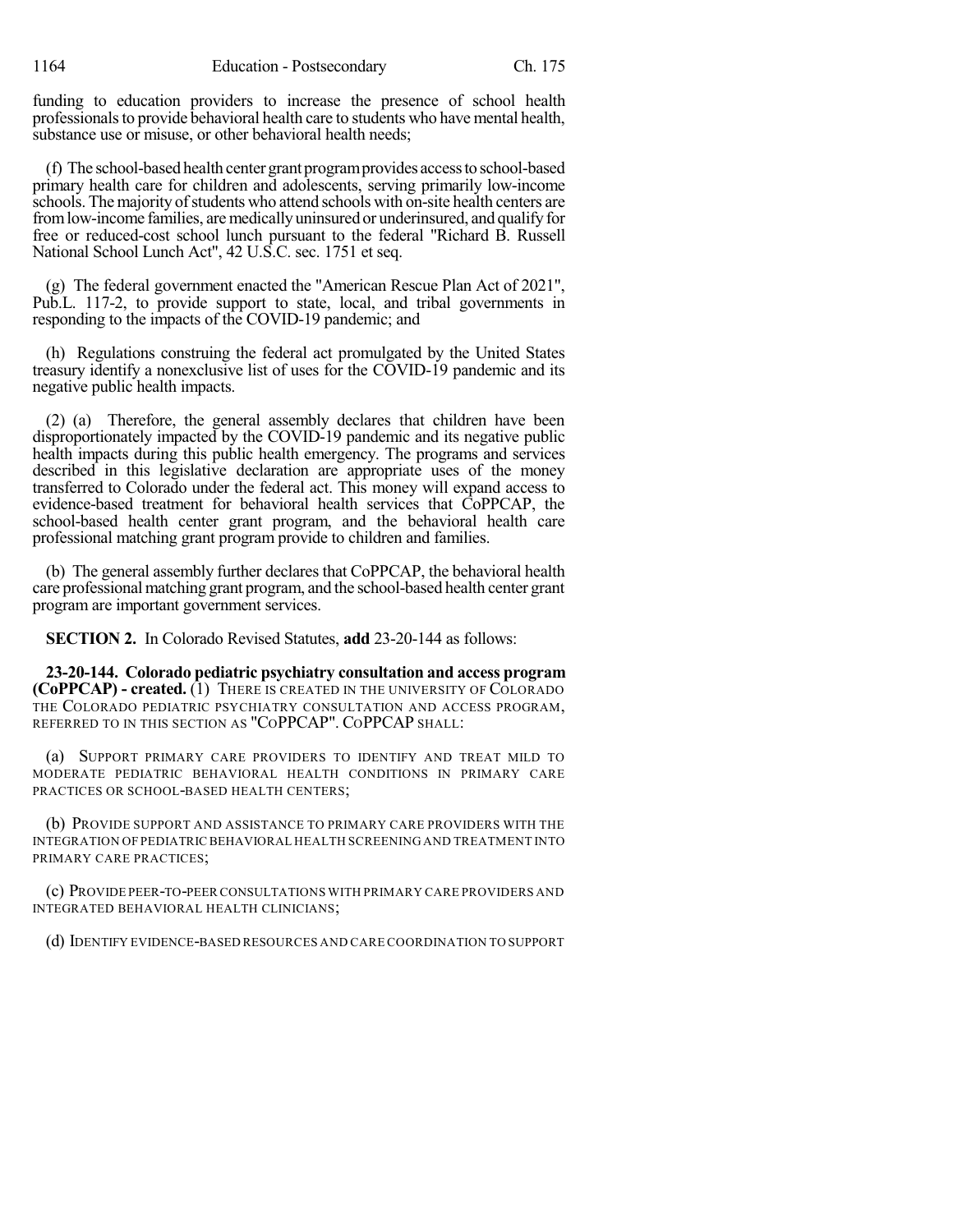DIAGNOSIS,TREATMENT,AND REFERRALS FOR CHILDREN WITH BEHAVIORAL HEALTH AND SUBSTANCE USE NEEDS;

(e) SUPPORT ALL PATIENTS SEEN IN COLORADO PRIMARY CARE PRACTICES REGARDLESS OF PAYER OR ABILITY TO PAY;

(f) CREATE ONGOING EDUCATIONAL OPPORTUNITIES FOCUSED ON PEDIATRIC BEHAVIORAL HEALTH CONDITIONS; AND

(g) CREATE DIGITAL RESOURCES FOCUSED ON PEDIATRIC BEHAVIORAL HEALTH CONDITIONS.

(2) (a) COPPCAP MAY ENTER INTO AGREEMENTS WITH THE DEPARTMENT OF PUBLIC HEALTH AND ENVIRONMENT REGARDING THE PROVISION OF FEDERAL HEALTH RESOURCES AND SERVICES ADMINISTRATION PROGRAMS.

(b) COPPCAP MAY COLLABORATE WITH STATE AGENCIES, SCHOOL-BASED HEALTH CENTERS, PRIMARY CARE PROVIDERS, INTEGRATED BEHAVIORAL HEALTH CLINICS, AND COMMUNITY-BASED SOCIAL SERVICE OR BEHAVIORAL HEALTH PROVIDERS TO PROVIDE BEHAVIORAL HEALTH ASSESSMENT AND TREATMENT TO CHILDREN AND FAMILIES.

(3) COPPCAPIS AUTHORIZED TO SEEK,ACCEPT,AND EXPEND GIFTS,GRANTS,AND DONATIONS FROM PRIVATE OR PUBLIC SOURCES TO IMPLEMENT COPPCAP.

(4) FOR THE 2022-23 STATE FISCAL YEAR, THE GENERAL ASSEMBLY SHALL APPROPRIATE FOUR MILLION SIX HUNDRED THOUSAND DOLLARS FROM THE BEHAVIORAL AND MENTAL HEALTH CASH FUND CREATED PURSUANT TO SECTION 24-75-230 TO THE BOARD OF REGENTS OF THE UNIVERSITY OF COLORADO TO FUND COPPCAP TO RESPOND TO THE COVID-19 PANDEMIC AND ITS NEGATIVE PUBLIC HEALTH IMPACTS. COPPCAP SHALL SPEND OR OBLIGATE ANY MONEY BY DECEMBER 31, 2024. ANY MONEY OBLIGATED BY DECEMBER 31, 2024, MUST BE EXPENDED BY DECEMBER 31, 2026.

(5) THE BOARD OF REGENTS OF THE UNIVERSITY OF COLORADO AND COPPCAP SHALL COMPLY WITH THE COMPLIANCE, REPORTING, RECORD-KEEPING, AND PROGRAM EVALUATION REQUIREMENTS ESTABLISHED BY THE OFFICE OF STATE PLANNING AND BUDGETING AND THE STATE CONTROLLER IN ACCORDANCE WITH SECTION 24-75-226 (5).

**SECTION 3.** In Colorado Revised Statutes, 22-96-104, **add** (5.3) as follows:

**22-96-104. Behavioral health care professional matching grant program application - criteria - grant awards.** (5.3) (a) FOR THE 2022-23 BUDGET YEAR, THE GENERAL ASSEMBLY SHALL APPROPRIATE FIVE MILLION DOLLARS FROM THE BEHAVIORAL AND MENTAL HEALTH CASH FUND CREATED PURSUANT TO SECTION 24-75-230 TO THE DEPARTMENT TO FUND THE PROGRAM FOR THE BENEFIT OF INCREASING THE PRESENCE OF SCHOOL HEALTH PROFESSIONALS IN SCHOOLS TO RESPOND TO THECOVID-19PANDEMIC AND ITS NEGATIVE PUBLIC HEALTH IMPACTS. THE DEPARTMENT OR THE GRANTEES AWARDED MONEY SHALL SPEND OR OBLIGATE ANY MONEY BY DECEMBER 31, 2024. ANY MONEY OBLIGATED BY DECEMBER 31,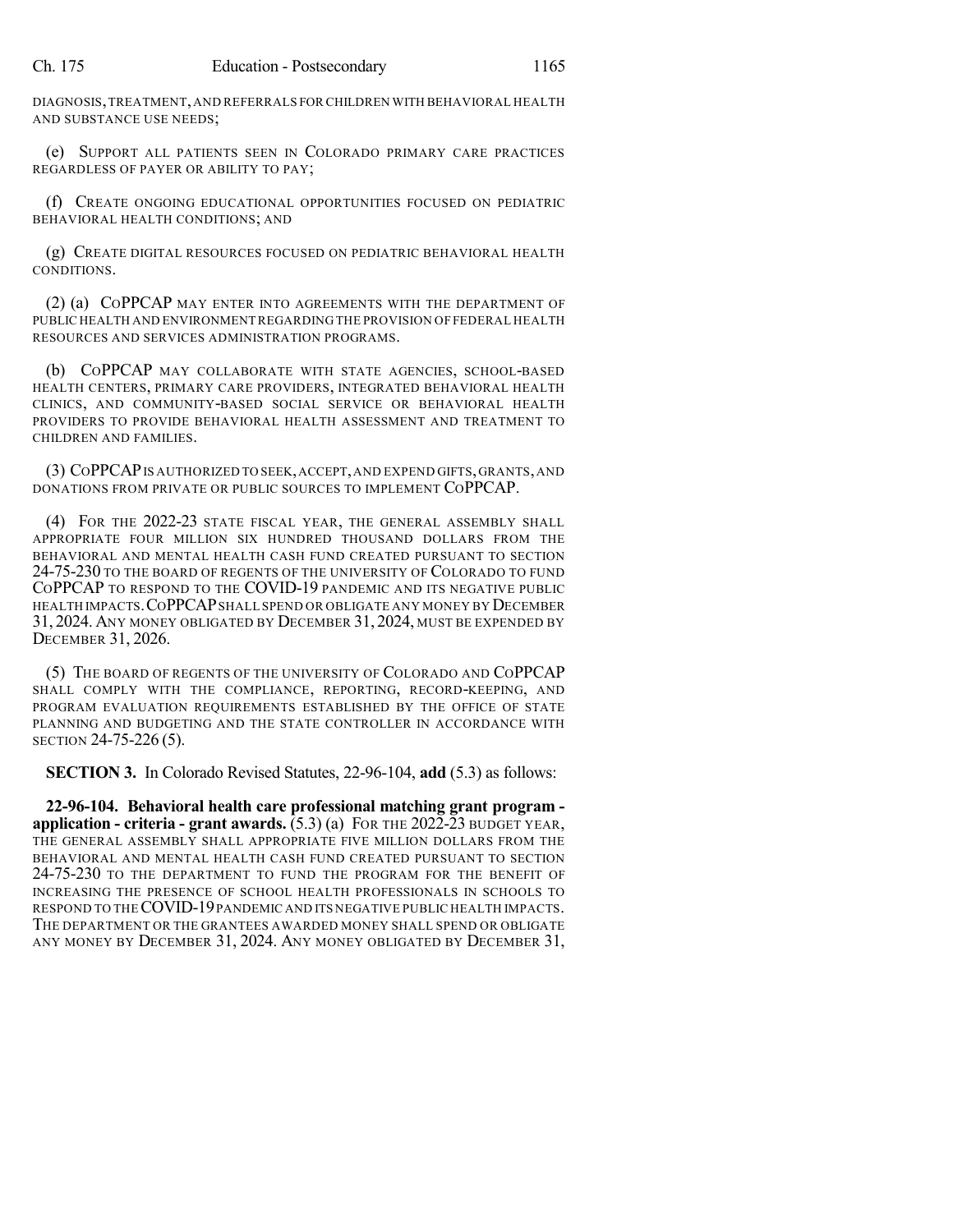2024, MUST BE EXPENDED BY DECEMBER 31, 2026.

(b) THE DEPARTMENT AND THE GRANTEES SHALL COMPLY WITH THE COMPLIANCE, REPORTING, RECORD-KEEPING, AND PROGRAM EVALUATION REQUIREMENTS ESTABLISHED BY THE OFFICE OF STATE PLANNING AND BUDGETING AND THE STATE CONTROLLER IN ACCORDANCE WITH SECTION 24-75-226 (5).

## **SECTION 4.** In Colorado Revised Statutes, 25-20.5-503, add (2)(c) as follows:

**25-20.5-503. School-based health center grant program - creation - funding - grants.** (2) (c) (I) FOR THE 2022-23 BUDGET YEAR, THE GENERAL ASSEMBLY SHALL APPROPRIATE ONE MILLION FIVE HUNDRED THOUSAND DOLLARS FROM THE BEHAVIORAL AND MENTAL HEALTH CASH FUND CREATED PURSUANT TO SECTION 24-75-230 TO THE DEPARTMENT TO FUND THE GRANT PROGRAM FOR THE BENEFIT OF SCHOOL-BASED HEALTH CENTERS TO RESPOND TO THE COVID-19 PANDEMIC AND ITS NEGATIVE PUBLIC HEALTH IMPACTS. THE DEPARTMENT OR THE GRANTEES AWARDED MONEY SHALL SPEND OR OBLIGATE ANY MONEY PRIOR TO DECEMBER 31, 2024. ANY MONEY OBLIGATED BY DECEMBER 31, 2024, MUST BE EXPENDED BY DECEMBER 31, 2026.

(II) THE DEPARTMENT AND THE GRANTEES SHALL COMPLY WITH THE COMPLIANCE, REPORTING, RECORD-KEEPING, AND PROGRAM EVALUATION REQUIREMENTS ESTABLISHED BY THE OFFICE OF STATE PLANNING AND BUDGETING AND THE STATE CONTROLLER IN ACCORDANCE WITH SECTION 24-75-226 (5).

**SECTION 5. Appropriation.** (1) For the 2022-23 state fiscal year, \$4,600,000 is appropriated to the department of higher education for use by the regents of the university of Colorado. This appropriation is from the behavioral and mental health cash fund created in section 24-75-230 (2)(a), C.R.S., and is of money the state received from the federal coronavirus state fiscal recovery fund. To implement this act, the regents may use this appropriation for the Colorado pediatric psychiatry consultation and access program. Any money appropriated in this section not expended prior to July 1, 2023, is further appropriated to the regents from July 1, 2023, through December 30, 2024, for the same purpose.

 $(2)$  For the 2022-23 state fiscal year, \$5,000,000 is appropriated to the department of education. This appropriation isfromthe behavioral and mental health cash fund created in section 24-75-230 (2)(a), C.R.S., is of money the state received from the federal coronavirus state fiscal recovery fund, and is based on an assumption that the department will require an additional 0.4 FTE. To implement this act, the department may use this appropriation for the behavioral health care professionals matching grant program. Any money appropriated in this section not expended prior to July 1, 2023, is further appropriated to the department from July 1, 2023, through December 30, 2024, for the same purpose.

(3) Forthe 2022-23 state fiscal year, \$1,500,000 is appropriated tothedepartment of public health and environment for use by the prevention services division. This appropriation is from the behavioral and mental health cash fund created in section  $24-75-230(2)(a)$ , C.R.S., is of money the state received from the federal coronavirus state fiscal recovery fund, and is based on an assumption that the division will require an additional 0.4 FTE. To implement this act, the division may use this